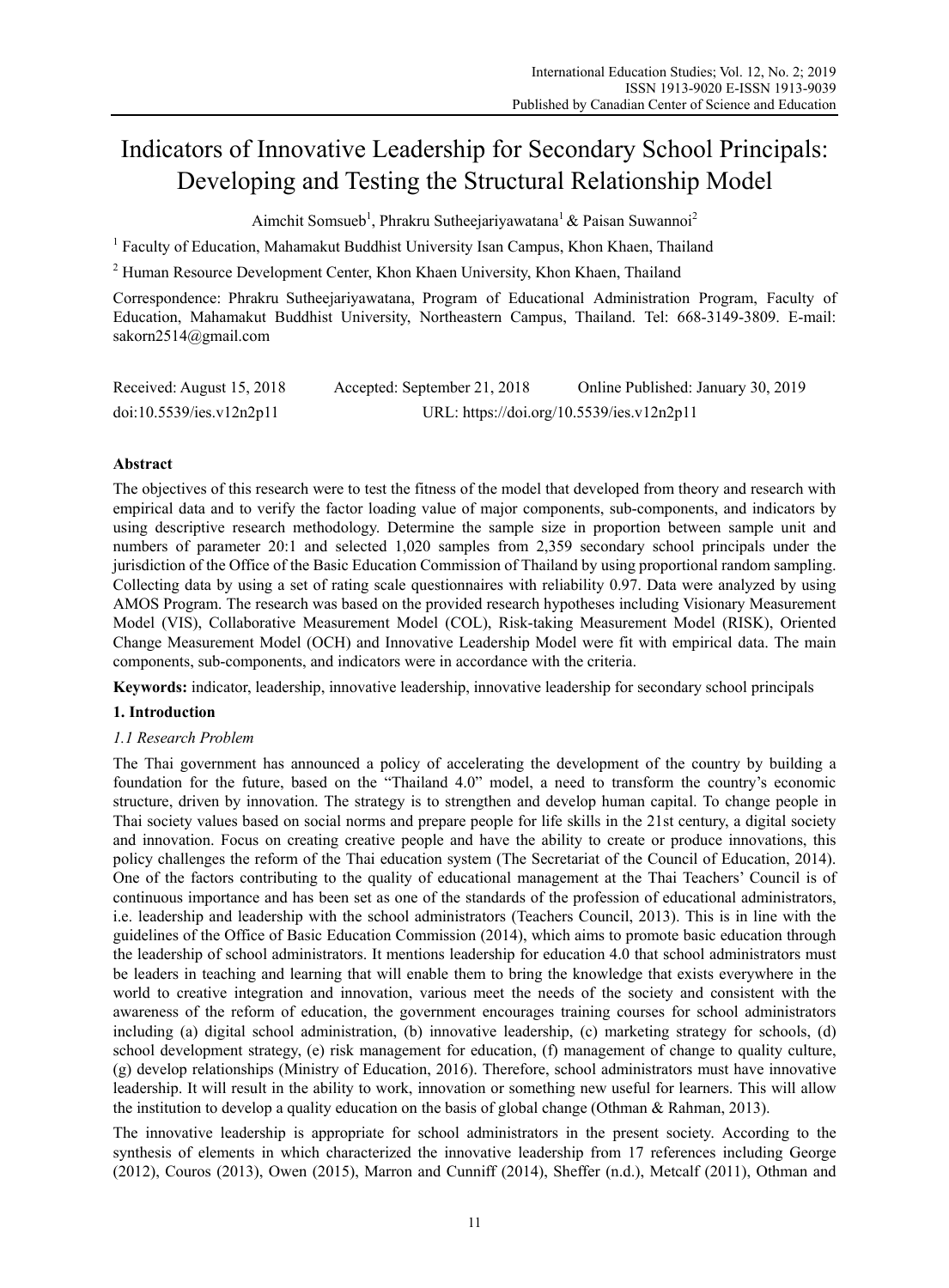Rahman (2013), Sloane (2007), Mumford (2002, cited in Soliman 2014), Doss (2015), Metcalf and Moreli (2015), Maladzhi et al. (2012), Johannessen et al. (2014), Davidovich (2010), Rojanawattanaboon (2010) and Tonak et al. (2014), It was found that there were 35 main components of the theoretical framework. It was showed that there were varieties of the attitude toward the elements characterizing the innovative leadership. However, when considering the frequency of 6 and above, it is found that there were four elements which are used as the conceptual framework in the present study including visionary, collaboration, risk-taking, and oriented change, respectively.

We found that the development and testing of the model of structural relationships, the innovative leadership indicators for school administrators through the research process were very important. It would help to gain new knowledge of unity. The results of this study could be used as a guideline for the development of innovative leadership in school administrators. This is especially true for high school administrators under the jurisdiction of the Office of the Basic Education Commission. By setting goals and performance indicators for innovation or for monitoring and evaluation, it also supports the environment and work environment that facilitates the exchange of learning, creativity and innovation (Suwannawong, 2016). It is interesting to note that the structural relationship model of innovative leadership indicators developed based on the related theories and previous studies were consistent with the behavior or expression of secondary school administrators. Is the school under the jurisdiction of the Office of the Basic Education Commission? The school administrators themselves or their agencies could use the result from the present study as a guideline for development planning.

## *1.2 Hypothesis*

The structural relationship model and the innovative leadership indicator for secondary school administrator were used in this study. We constructed and developed by using the method named the "Empirical Definition" where the structural relationship model was supported by theories and related previous studies (Wiratchai, 2002). We studied all related theories and previous studies in a systematic and logical ways from a variety of sources.

Hypothesis 1: The structural relationships of the innovative leaders for secondary school administrators developed by the researcher based on theoretical and previous studies were consistent with the empirical data according to the Hair's study (Hair et al., 2010) including (1) Relative Chi-square (CMIN/DF) was 1 -3 or less, (2) Root mean square error of approximation (RMSEA) was lower than 0.05, (3) Goodness-of-fit index (GFI), (4) Adjusted Goodness-of-Fit Index (AGFI), (5) Comparative Fit Index (CFI), and the Normalized Fit Index (NFI) was 0.90-1.00, respectively.

Hypothesis 2: The model has structural integrity. The loading factor of the main component was  $\geq$ 0.70 (Farrell & Rudd, 2009 cited in Tojib, 2009), and sub-components and indicator was  $\geq$  0.30 (Tacq, 1997), respectively.

## *1.3 Conceptual Framework*

Based on the results of the synthesis of the components characterized the innovative leadership features from the above 17 sources, it was found that there were four main components of the measurement of innovative leadership including (a) visionary, (b) cooperation collaboration, (c) risk-taking, and (d) change-oriented. The researcher further synthesized the sub-components of each key-component. To represent the measurement model of each key-components, it was found that (1) Visionary Model includes clear vision, vision communication, enthusiasm, building relationships, goal setting and values of mission, respectively, (2) Measurement Model of Collaborative includes empowered, openness, shared goal, involved in decision making, collaborative decision-making, and resource allocation, respectively, (3) Risk-taking Model includes decision-making, constant learning, confidence, acceptability, and calculated risks, respectively, and (4) Measurement Model of Oriented Change includes motivation, good communication skills, emotional intelligence, and commitment, respectively. These components were in the innovative leadership model measurement. The conceptual framework was shown in Figure 1.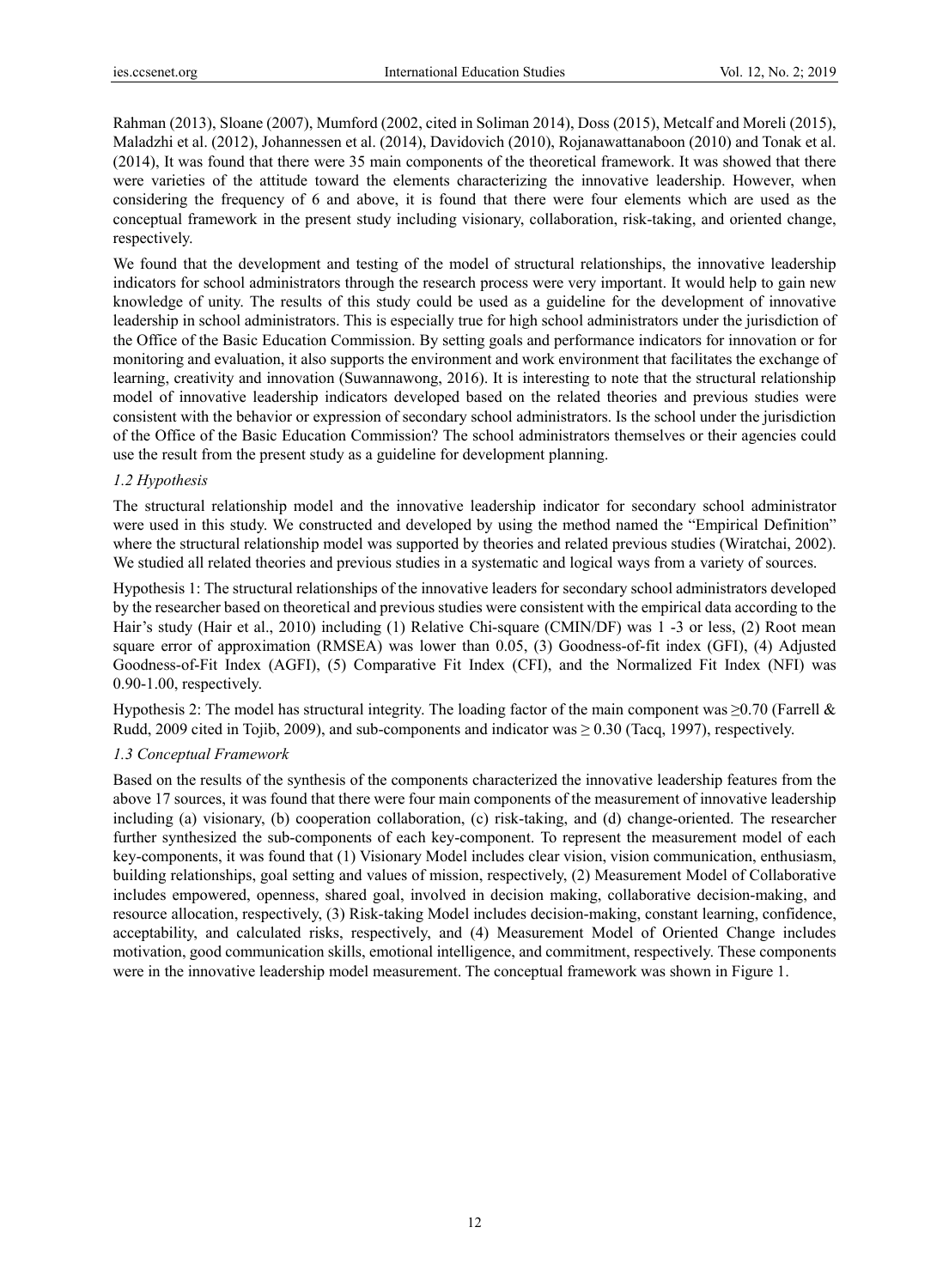

Figure 1. Hypothetical model: research framework

Based on the above hypothetical model, we studied the operational definitions of each sub-component which was linked to an indicator. An indicator reflected the leadership behavior of each sub-component. A total of 79 indicators were considered as a structural relationship model covering main components, sub-components, and indicators. .

## 1.4 Purpose of the Study

The purpose of this study was to examine the consistency of the structural relationships model, indicator of the innovative leadership for the secondary school administrator, the Office of the Basic Education Commission (OBEC) which was developed by the researcher based on the related theories and empirical data. The consistency for each key and sub-key component as well as indicators was also compared with the criteria.

#### **2. Method d**

#### *2.1 Partici ipants*

The present study was a descriptive research which created and developed indicators using empirical definition. Population was the secondary school administrators under the Office of the Basic Education Commission, in academic year of 2016 (Office of Basic Education Policy and Planning, 2016). Sample size was determined by the ratio of the sample units to the number of parameters as 20:1 adopted from Gold (1980, cited in Wiratchai, 1999). The number of parameters was calculated from the combination of 5 variables, 21 parameters and 25 lines of influences. There were totally 51 parameters. The sample size was 1,020.

### *2.2 Materi ials*

The research instrument was divided into 2 parts: (1) Status of respondents, and (2) Behavioral questionnaire or the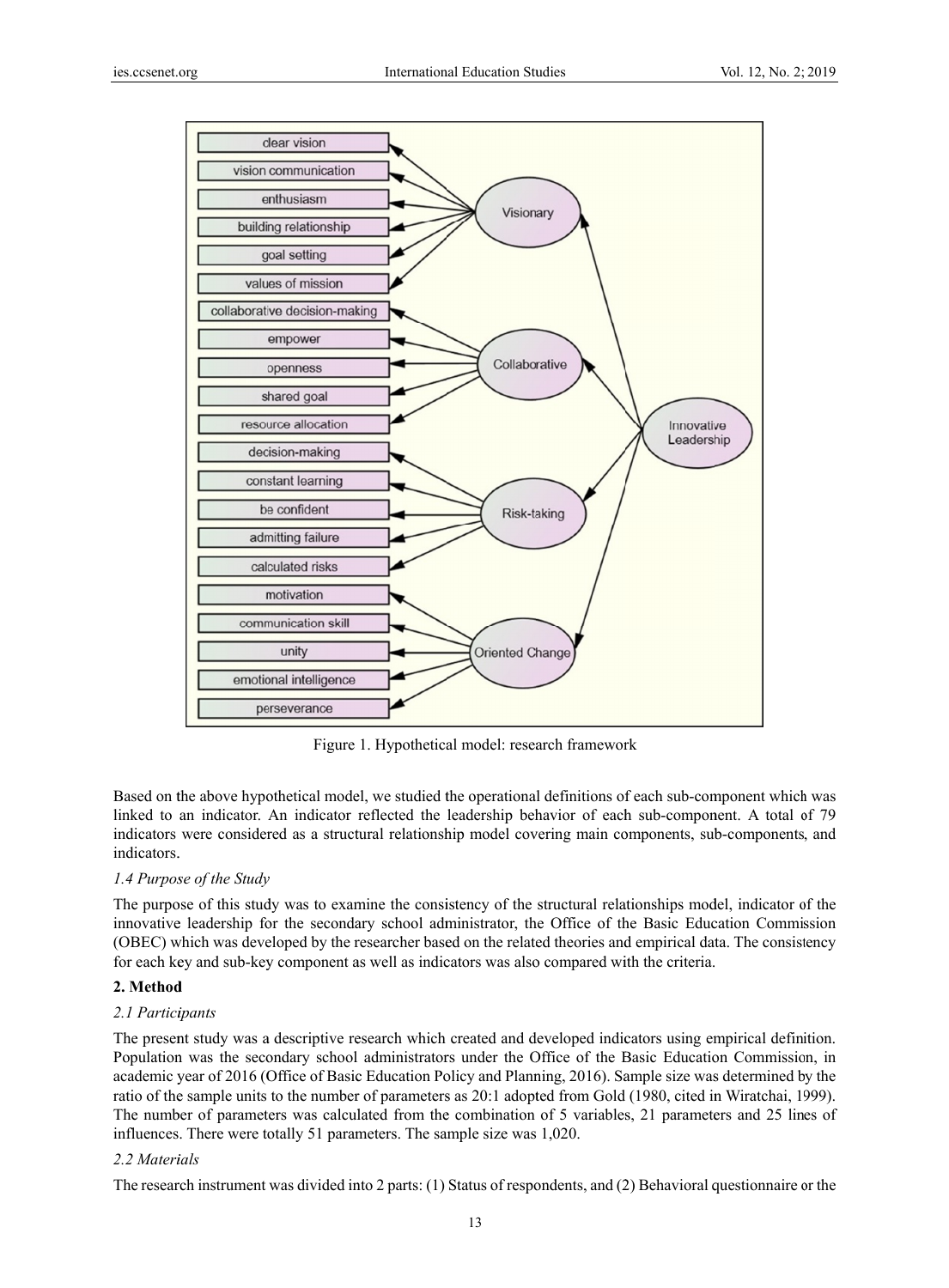demonstration of innovative leadership of secondary school administrators in a rating scale. Contents were classified by main components and sub-components. There were 79 questions which were created and developed by research team. Procedures included (a) studying the related theories and previous studies for synthesis as a main component, (b) studying the related theories and previous studies to synthesize the sub-components, (c) studying the related theories and previous studies to summarize the operational definition linked to the determination, (d) creating a checklist for the language usage in each question and the consistency of the question with the indicator and definition, (e) providing to the experts in the field of educational administration, (f) examining the appropriateness of the idiomatic expressions and the consistency of the questions with the indicator and the operational definition, (g) updating the questionnaire and tried it out with non-sampled secondary school administrators. All data were also analyzed in order to find the alpha coefficient of reliability using the Cronbach method (National Institute of Development Administration (NIDA), 2003). The reliability of the questionnaire was 0.97. The visionary component was 0.94. The risk factor was 0.93. The change-oriented component was 0.9, respectively.

#### *2.3 Data Collection*

This study was conducted between August and December 2017 using a proportional random sampling method. The proportional random sampling was used to obtain the sample of 1,020 out of 2,359 populations and then sent the questionnaire to the random sample by normal mail accompanied by the letter from the Faculty of Graduate Studies, Mahamakut Buddhist University Northeastern Campus, Thailand. Only 882 questionnaires were returned, representing 86.47% of the total questionnaires. When considering the value Kaiser-Mayer-Olki (KMO) test of Sampling Adequacy for each measurement model of the four main components. Values between .918-.939 revealed that the number of samples used in this study was sufficient for the confirmatory factor analysis.

### *2.4 Data Analysis*

We analyzed all data by using statistical program for the following statistical perspectives: (1) frequency and percentage of the sample, (2) mean and distribution coefficient, (3) Pearson's correlation coefficients (West, Taylor, & Wu, 2012) and Bartlett's statistics (Tobias & Carlson, 2010) values were used to determine the appropriateness of the indicator. To determine the suitability of the variables, the Kaiser-Meyer-Olkin (KMO) Test was done, for sampling adequate (Cerny & Kaiser, 1977), and (4) component analysis. First order confirmatory factor Analysis was used to create the scale element whereas the second order confirmatory factor Analysis was used to develop the indicator using statistical packages and AMOS programs (Bartholomew et al., 2011). The results of the weighing of the composition showed that the main components, sub-components, and all the indicators had positive values as follows: (a) four main components of innovative leadership (INNO) ranged from 0.89 to 1.00, and (b) six components of the main components were vision (VIS) where the coefficients ranged from 0.83 to 1.00, (c) there were 5 components of the main component where the Collaboration (COL) ranged from 0.90 to 1.03, (d) five components of RISK ranged from 0.94 to 1.03. The five major components of change (OCH) were 0.98 - 1.07. In addition, it was found that the factor loading of the 79 indicators was positive, ranging from 0.81 to 1.16 and statistically significant at .01. The Structural Relationship Model Innovative Leadership Indicators for secondary school administrators consisted of four main components, 21 sub-components and 79 indicators which were used as a framework for developing innovative leadership for secondary school administrators.

## **3. Results**

Prior to data analysis to test the consistency of the model, the structural relationships of the indicator of innovative leadership of secondary school administrators developed according to the related theories and previous studies with empirical data. The data were analyzed to determine the appropriateness of the indicator for selection in the model. Based on Kan's study (2004), the mean was equal to or higher than 3.00 and has a distribution coefficient equal to or less than 20 % It was found that 79 indicators had average values between 4.26-4.76 and distribution coefficients between 9.27-14.41, indicating that the indicators were appropriate. It could be selected in all structural relationships. After that all data were analyzed in order to test the consistency. The result of the model-based consistency test developed from related theories and previous studies with empirical data from the first affirmative factor analysis. It was found that (1) vision model CMIN/DF = 2.335, RMSEA =  $0.039$ , GFI = 0.951, AGFI = 0.932, CFI = 0.979, and NFI = 0.963 (2) cooperation model CMIN/DF = 2.238, RMSEA = 0.037,  $GFI = 0.977$ ,  $AGFI = 0.960$ ,  $CFI = 0.991$  and  $NFI = 0.983$  (3) risk model CMIN/DF = 2.954, RMSEA = 0.047, GFI  $= 0.958$ , AGFI = 0.936, CFI = 0.981, and NFI = 0.971(4) changes model CMIN/DF = 2.551, RMSEA = 0.042,  $GFI = 0.964$ , AGFI = 0.944, CFI = 0.986 and NFI = 0.977. The secondary confirmation analysis showed that innovative model was consistent with the innovative leadership model as CMIN/DF =  $2.353$ , RMSEA =  $0.039$ , GFI =  $0.963$ , AGFI =  $0.944$ , CFI =  $0.986$  and NFI =  $0.977$  (Table 1).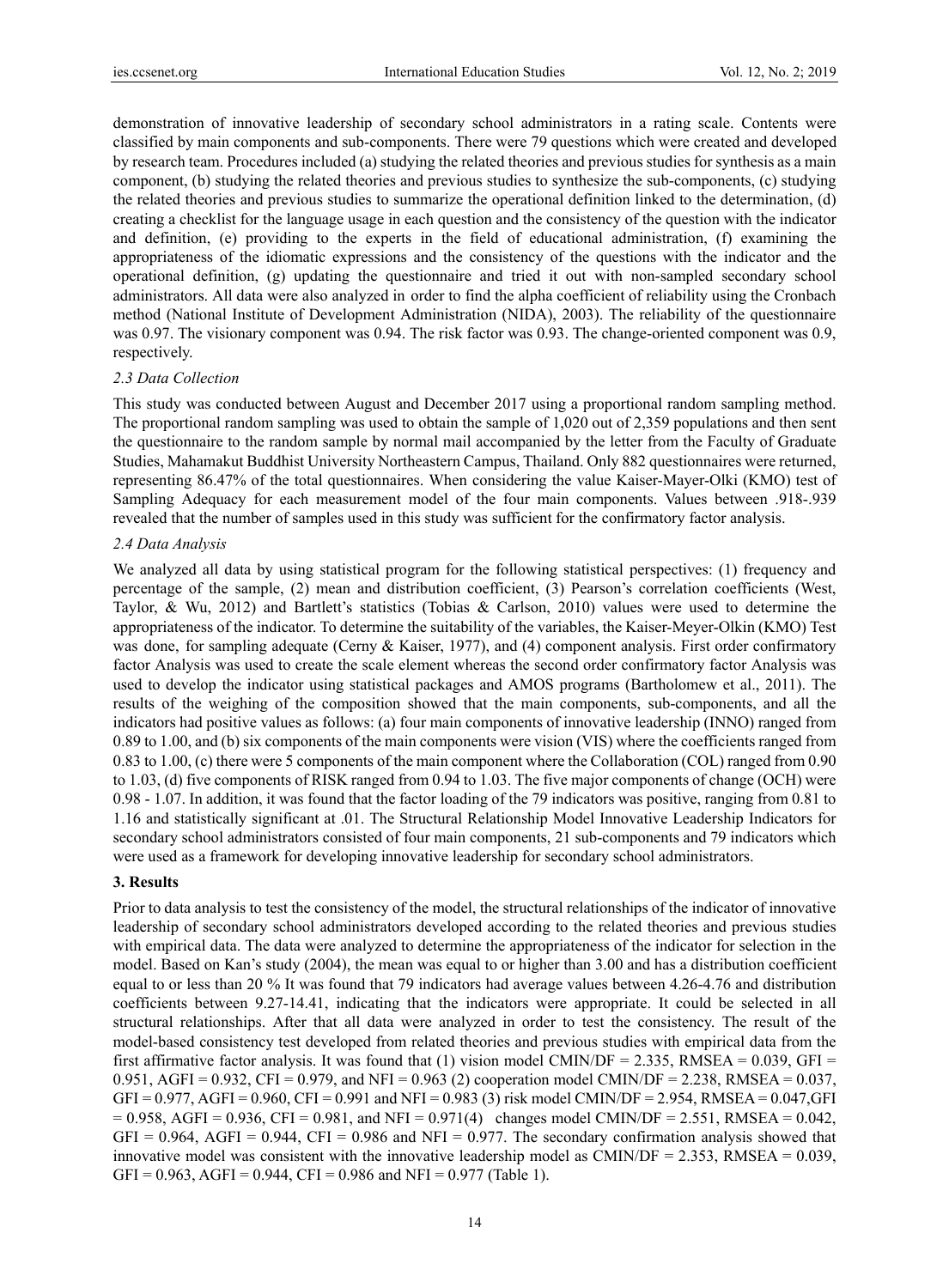| Elements                                                                               |      | Metrics   |             | Predictive Coefficient |  |
|----------------------------------------------------------------------------------------|------|-----------|-------------|------------------------|--|
|                                                                                        | λ    | <b>SE</b> | $\mathbf t$ | (R <sup>2</sup> )      |  |
| Primary Confirmation Analysis                                                          |      |           |             |                        |  |
| <b>VIS</b>                                                                             |      |           |             |                        |  |
| VIS1                                                                                   | 0.83 | 0.04      | 23.76**     | 0.56                   |  |
| VIS <sub>2</sub>                                                                       | 0.89 | 0.04      | 24.64**     | 0.60                   |  |
| VIS3                                                                                   | 0.75 | 0.03      | $21.85**$   | 0.57                   |  |
| VIS4                                                                                   | 0.83 | 0.04      | 23.91**     | 0.60                   |  |
| VIS5                                                                                   | 0.97 | 0.04      | $27.63**$   | 0.69                   |  |
| VIS <sub>6</sub>                                                                       | 1.00 |           |             | 0.63                   |  |
| $CMIN/DF = 2.335$ , RMSEA = 0.039, GFI = 0.951, AGFI = 0.932, CFI = 0.979, NFI = 0.963 |      |           |             |                        |  |
| <b>COL</b>                                                                             |      |           |             |                        |  |
| COL1                                                                                   | 0.90 | 0.04      | 23.28**     | 0.60                   |  |
| COL <sub>2</sub>                                                                       | 1.03 | 0.05      | 22.03**     | 0.62                   |  |
| COL3                                                                                   | 0.93 | 0.04      | 22.29**     | 0.60                   |  |
| COL <sub>4</sub>                                                                       | 0.92 | 0.04      | 21.43**     | 0.57                   |  |
| COL5                                                                                   | 1.00 |           |             | 0.61                   |  |
| $CMIN/DF = 2.238$ , RMSEA = 0.037, GFI = 0.977, AGFI = 0.960, CFI = 0.991, NFI = 0.983 |      |           |             |                        |  |
| <b>RISK</b>                                                                            |      |           |             |                        |  |
| RISK1                                                                                  | 1.03 | 0.03      | 32.17**     | 0.70                   |  |
| RISK <sub>2</sub>                                                                      | 0.96 | 0.04      | 27.80**     | 0.60                   |  |
| RISK3                                                                                  | 0.94 | 0.03      | 31.97**     | 0.70                   |  |
| RISK4                                                                                  | 1.03 | 0.03      | $33.07**$   | 0.73                   |  |
| RISK <sub>5</sub>                                                                      | 1.00 |           |             | 0.73                   |  |
| CMIN/DF = 2.954, RMSEA = 0.047, GFI = 0.958, AGFI = 0.936, CFI = 0.981, NFI = 0.971    |      |           |             |                        |  |
| OCH                                                                                    |      |           |             |                        |  |
| OCH1                                                                                   | 1.07 | 0.04      | 26.91**     | 0.70                   |  |
| OCH <sub>2</sub>                                                                       | 1.06 | 0.04      | 28.12**     | 0.71                   |  |
| OCH <sub>3</sub>                                                                       | 1.03 | 0.04      | 28.16**     | 0.70                   |  |
| OCH4                                                                                   | 0.98 | 0.03      | $28.61**$   | 0.58                   |  |
| OCH <sub>5</sub>                                                                       | 1.00 |           |             | 0.63                   |  |
| $CMIN/DF = 2.551$ , RMSEA = 0.042, GFI = 0.964, AGFI = 0.944, CFI = 0.986, NFI = 0.977 |      |           |             |                        |  |
| <b>INNO</b>                                                                            |      |           |             |                        |  |
| <b>VIS</b>                                                                             | 0.98 | 0.04      | $24.67**$   | 0.84                   |  |
| <b>COL</b>                                                                             | 0.93 | 0.04      | 24.45**     | 0.86                   |  |
| <b>RISK</b>                                                                            | 1.00 |           |             | 0.92                   |  |
| OCH                                                                                    | 0.97 | 0.04      | $26.70**$   | 0.94                   |  |
| CMIN/DF = 2.353, RMSEA = 0.039, GFI = 0.963, AGFI = 0.944, CFI = 0.986, NFI = 0.977    |      |           |             |                        |  |

Table 1. First and second affirmative analysis results to test the consistency of models developed from theory and research with empirical data

#### **4. Discussion**

Based on the findings, the models developed from the related theories and previous studies were consistent with the empirical data. The models analyzed the most affirmative components including Vision Measurement Model (VIS), Collaborative Measurement Model (COL), Risk Measurement Model (RISK), and Measurement Model of Change (OCH), respectively. The second-highest affirmation model was the INNO model. These could be explained into two cases as follows:

(a) In the case of Outside-In look, it was based on the related theories and previous studies that were synthesized to form the structural relationships of the indicators of innovative leadership of secondary school administrators. Although the related theories and previous studies were from foreign countries, they were consistent with the expression or behavior of high school administrators in the present study. This is due to the universality of the related theories and previous studies outcomes as it has separated throughout the world as globalization as "We are moving towards a new era of globalization called digital globalization. It is the age of information and information flow such as the concept of research, technology, talent, and even the outstanding activities that can be accessed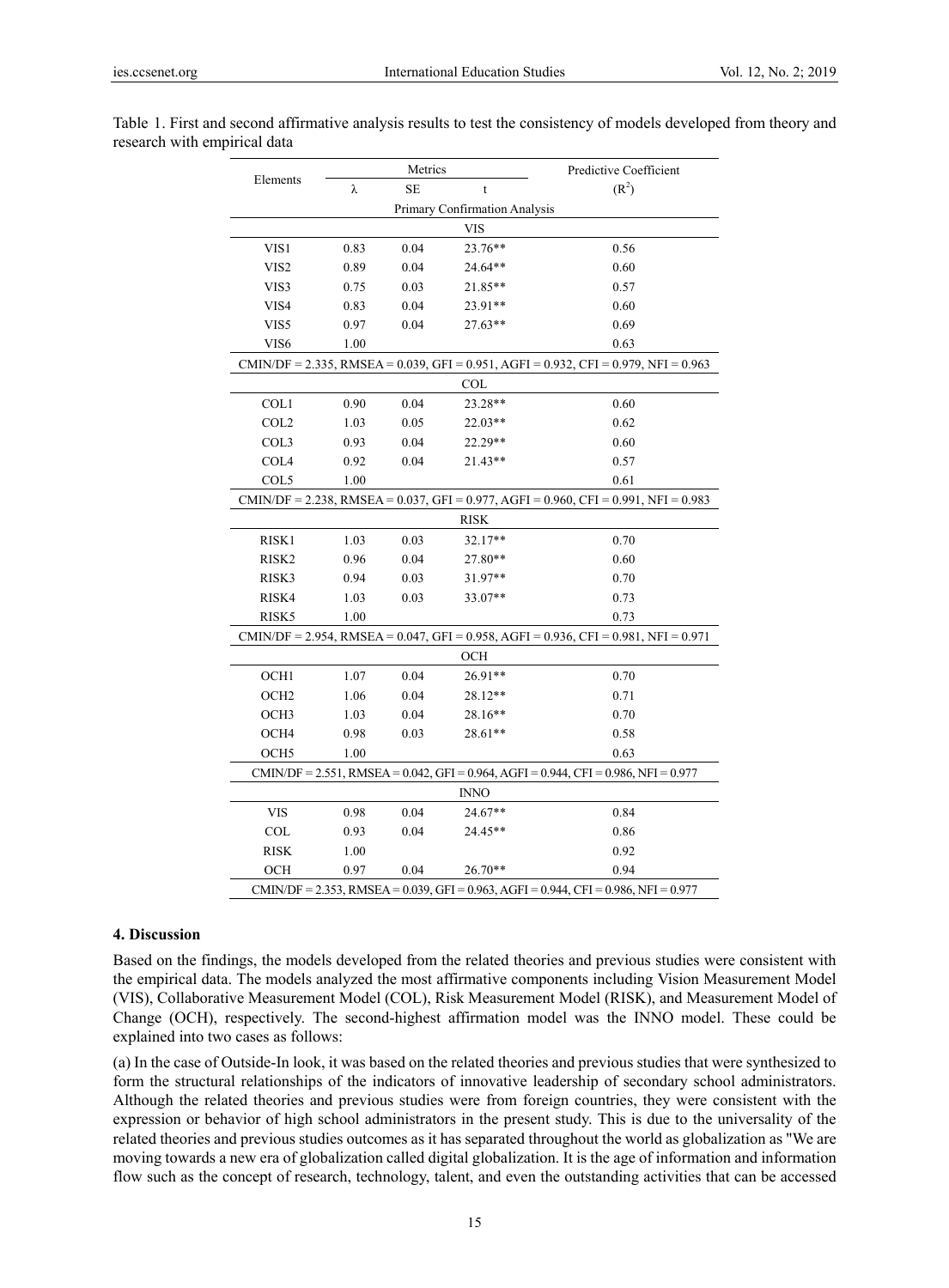around the world", according to Reiche (2016). However, Lund and Manyika (2017) argued that it is because the Internet is a necessity for today's people to find information, consumption or even business. The flow of this change has occurred quickly. It might be based on the concept of innovation diffusion. In the view of Roger (1995), who invented and proved the theory of diffusion of innovation (Diffusion of Innovation Theory), the belief that social and cultural change raised from the diffusion of new things, from one society to another, society and society take on new things. This is called the innovation which is knowledge, ideas, techniques, methods, and new technologies. Kammerzelt's (2017) observation also stated that "Innovations and new technologies are changing the world and the everyday lives of each and every one of us." Innovation and technology are changing the world and our everyday lives, from a globalized perspective. In view of the advances in digital technology or the internet and the views of innovation diffusion, the related theories and previous studies that have been developed in the present study were consistent with the expression and the empirical behavior of the research sample.

(b) In the case of an Inside-Out look, it was based on the empirical data of the sample used in the present study which was developed or influenced by various factors. In the Thai society or Thai educational system, the innovative leadership demonstrated in the same direction as shown in the related theories and previous studies in the present study. In the present, there were seven training courses for the administrators of educational institutes including (1) innovative leadership, (2) marketing strategies for schools, (3) educational development strategy, (4) risk management for schools' management of change to quality culture, and (5) relationship development strategies (Ministry of Education, 2013). According to the National Economic and Social Development Plan No. 12, 2017 - 2021, the development of innovation and innovation is the driving force behind all aspects of Thailand's development (National Economic and Social Development Board, 2016) or the National Education Plan (BE 2560-2579), which aims to develop teachers and educational personnel to be developed in accordance with the standards. There is a developmental approach, which is designed to system and model development teachers. Also, the educational personnel enhanced the country's development according to the 20-year national strategy and the Thailand 4.0 strategy by teachers at all levels. All types of education have been developed in accordance with professional standards (Office of the Basic Education Commission, 2017). The development in such a way was consistent with the main components, sub-elements and the indicators used in this study. As a result, the leadership of the secondary school administrators in this research was characterized by innovative leadership that was consistent with the related theories and previous studies used in this study.

Beside using as theoretical models to develop innovative leadership for secondary school administrators, it could be used for both academically and practically in other cases including (a) applying the structural model of the innovative leadership indicator from this research to examine the consistency with empirical data of other target subjects such as primary and secondary school administrators, (b) conducting further study with other research methodology such as structural equation modeling, research and development, or participatory action research, respectively, (c) encouraging qualitative research to determine the key components, sub-components and an indicator of innovative leadership for secondary school administrators in order to get the model from real phenomena in Thai society. It can be used to compare to other models developed based on theories and previous studies, and (d) using as a guideline for planning or establishing criteria in assessing innovative leadership for personnel development in accordance with the strengths and weaknesses, respectively.

#### **5. Conclusion**

The study was based on the hypotheses related to the visionary measurement model (VIS), the collaborative measurement model (COL), the risk-taking measurement model (RISK), the oriented change measurement model (OCH) and the innovative leadership model. The results were corresponded to the empirical data. All key components, minor components, and indicators were in accordance with the criteria.

### **References**

Bartholomew, D., Knotts, M., & Moustaki, I. (2011). *Latent variable models and factor analysis: A unified approach* (3rd ed.). West Sussex, UK: John Wiley & Sons. https://doi.org/10.1002/9781119970583

- Cerny, C. A., & Kaiser, H. F. (1977). A study of a measure of sampling adequacy for factor-analytic correlation matrices. *Multivariate Behavioral Research, 12*(1), 43-47. https://doi.org/10.1207/s15327906mbr1201\_3
- Couros, G. (2013). *Five characteristics of change agent*. Retrieved September 23, 2016, from http://georgecouros.ca/blog/archives/3615
- Davidovich, R. (2010). *Beyond school improvement: The journey to innovative leadership*. United States: Corwin Press. https://doi.org/10.4135/9781483350387
- Doss, H. (2015). *Five-character traits of innovation leaders*. Retrieved December 26, 2015, from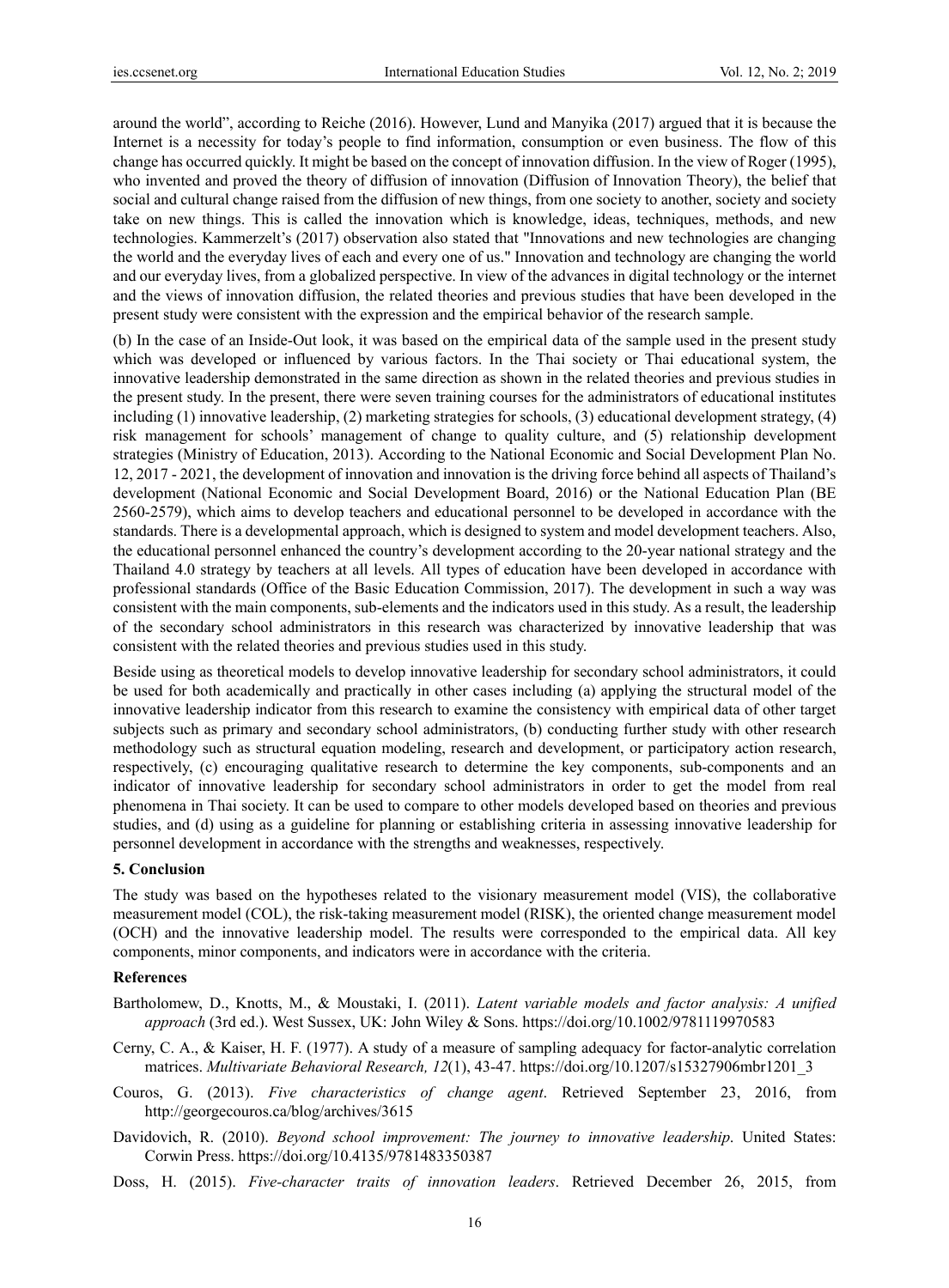https://bit.ly/1NwKuEL

- Farrell, A. M., & Rudd, J. M. (2009). Factor analysis and Discriminant validity: A brief review of some practicalissues. In D. Tojib (Ed.), *ANZMAC 2009 conference proceedings ANZMAC*.
- George, B. (2012). *Five traits of innovative leadership*. Retrieved January 8, 2016, from https://bit.ly/2GtyUQ7
- Gold, R. Z. (1980). *Introduction to bivariate and multivariable analysis*. Illinois: Scott, Forman.
- Hair, J. F., Black, W. C., Babin, B. J., & Anderson, R. E. (2010). *Multivariate data analysis* (7th ed.). Upper Saddle River, NJ: Prentice Hall.
- Johannessen, J., & Skaalsvik, H. (2014). Innovative leadership in organizations: The road to innovation performance. *Problems and Perspectives in Management, 12*(2), 139-152.
- Kammerzelt, A. (2017). *What is technology? And why is it so important for us in everyday life?* Retrieved February 3, 2018, from https://bit.ly/2pZYsda
- Lund, S., & Manyika, J. (2017). *Defending digital globalization*. Retrieved February 3, 2018, from https://fam.ag/2EgaROm
- Maladzhi, W. R., Yan, B., & Makinde, D. (2012). The impact of innovative leadership on organizational culture within South African small and medium enterprises in Western Cape, South Africa. *African Journal of Business Management, 6*(39), 10438-10444. https://doi.org/10.5897/AJBM12.749
- Marron, J. M., & Cunniff, D. (2014). What is an innovative educational leader? *Contemporary issue in education research–second quarter, 7*(2), 146-148.
- Metcalf, M. (2011). *Innovative leadership*. Retrieved November 28, 2016, from https://bit.ly/2MTfZxw
- Metcalf, M., & Moreli, C. (2015). *The art of learning change: Innovative leaders' transformational model*. Retrieved May 20, 2016, from https://bit.ly/2H4GJIO
- Ministry of Education. (2016). *Educational reformation*. Retrieved February 12, 2018, from https://bit.ly/2LDEsWK
- National Economic and Social Development Board. (2017). *National Economic and Social Development Plan No. 12 (2017-2021)*. Retrieved February 10, 2018, from http://www.nesdb.go.th/ewt\_dl\_link.php?nid=6422
- Office of Basic Education Commission. (2014). *A guide to performance evaluation of school administrators*. Bangkok: Tongkamon Ltd.
- Office of Basic Education Commission. (2017). *The importance of the official plan for the fiscal year 2018 of the Office of the Basic Education Commission* (For the submission of the annual budget request for 2018). Retrieved February 10, 2018, from http://www.obec.go.th/node/81701
- Office of Basic Education Policy and Plan. (2017). *The list of schools under the OBEC*. Retrieved March 2, 2017, from https://bit.ly/2GtDT2X
- Othman, A., & Rahman, H. A. (2013). Innovative Leadership: Learning from Change Management among Malaysian Secondary School Principals. *World Applied Sciences Journal, 23*(2), 167-177.
- Owen, S. (2015). *Innovative leadership for 21st century skill-building: The principal's role in establishing futures-oriented teacher and student learning cultures and practices*. Paper presented to learner conference, Madrid, Spain.
- Reiche, S. (2016). *Digital globalization: The new era and its implications*. Retrieved February 3, 2018, from https://bit.ly/2GMfHIv
- Roger, E. M. (1995). *Diffusion of Innovations* (4th ed.). Retrieved on January 15, 2018, from https://bit.ly/2t3HoXJ
- Rojanawattanaboon, O. (2010). *Model of factors influencing innovative leaders. Doctor of Public Administration*. National Institute of Development Administration.
- Sarnratana, V. (2013). *New Paradigms in 21st Century Education*. Bangkok: Tipwisut.
- Sarnratana, V. (2015). *Educational Administration Research: Concept, guideline, and Case Study* (4th ed.). Bangkok: Tipwisut.
- Sheffer, G. (n.d.). *Innovative Leaders in international politics*. Retrieved December 26,2015, from https://bit.ly/2GssksY